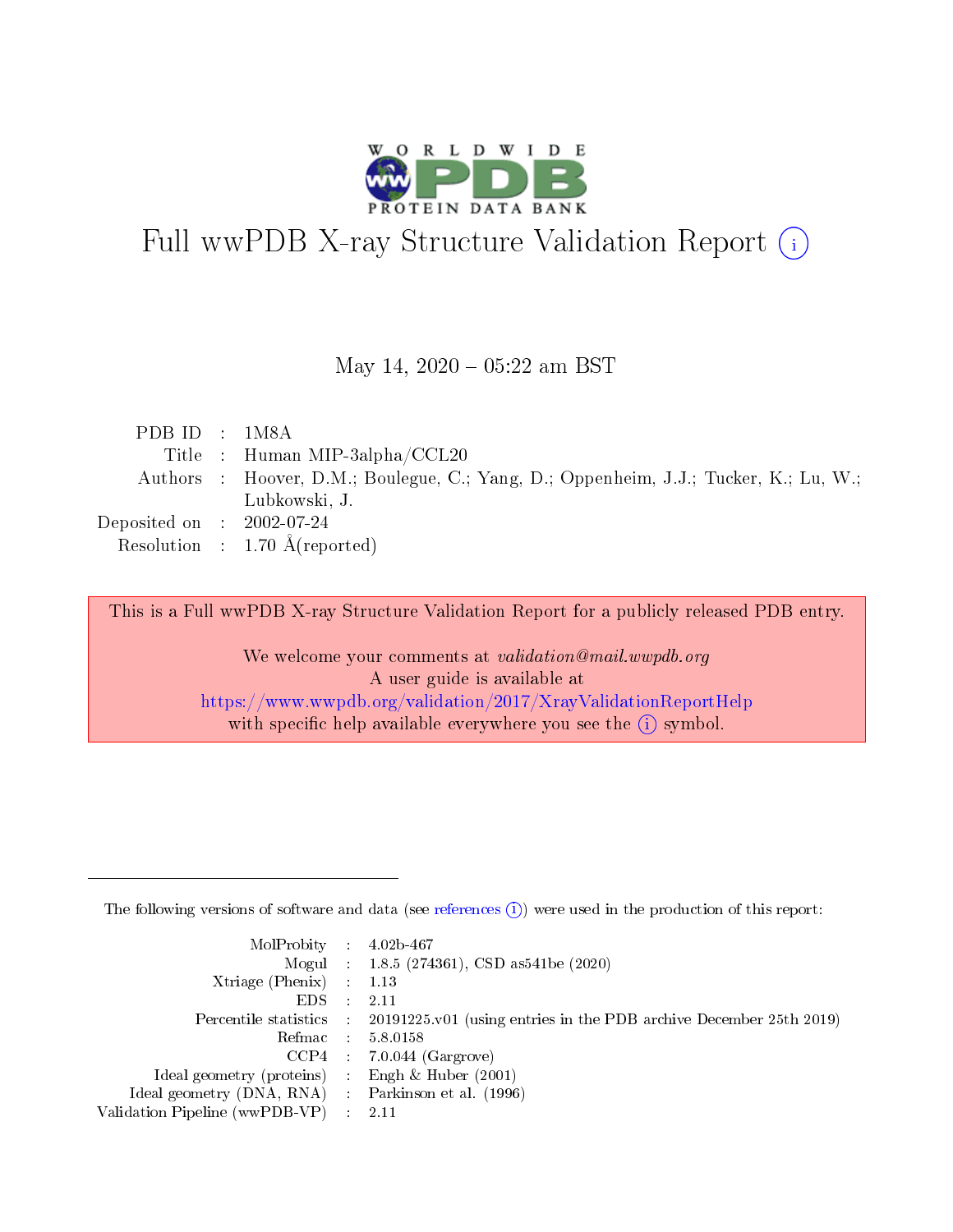# 1 [O](https://www.wwpdb.org/validation/2017/XrayValidationReportHelp#overall_quality)verall quality at a glance  $(i)$

The following experimental techniques were used to determine the structure: X-RAY DIFFRACTION

The reported resolution of this entry is 1.70 Å.

Percentile scores (ranging between 0-100) for global validation metrics of the entry are shown in the following graphic. The table shows the number of entries on which the scores are based.



| Metric                | Whole archive<br>$(\#\text{Entries})$ | Similar resolution<br>(#Entries, resolution range(Å)) |  |  |
|-----------------------|---------------------------------------|-------------------------------------------------------|--|--|
| $R_{free}$            | 130704                                | $4298(1.70-1.70)$                                     |  |  |
| Clashscore            | 141614                                | $4695(1.70-1.70)$                                     |  |  |
| Ramachandran outliers | 138981                                | $4610(1.70-1.70)$                                     |  |  |
| Sidechain outliers    | 138945                                | $4610(1.70-1.70)$                                     |  |  |
| RSRZ outliers         | 127900                                | $4222(1.70-1.70)$                                     |  |  |

The table below summarises the geometric issues observed across the polymeric chains and their fit to the electron density. The red, orange, yellow and green segments on the lower bar indicate the fraction of residues that contain outliers for  $>=3, 2, 1$  and 0 types of geometric quality criteria respectively. A grey segment represents the fraction of residues that are not modelled. The numeric value for each fraction is indicated below the corresponding segment, with a dot representing fractions  $\epsilon=5\%$  The upper red bar (where present) indicates the fraction of residues that have poor fit to the electron density. The numeric value is given above the bar.

| Mol | ${\rm Chain \mid Length}$ | Quality of chain |     |  |     |  |
|-----|---------------------------|------------------|-----|--|-----|--|
|     | 70                        | 4%<br>63%        | 20% |  | 13% |  |
|     | 70                        | 3%<br>69%        | 14% |  | 13% |  |

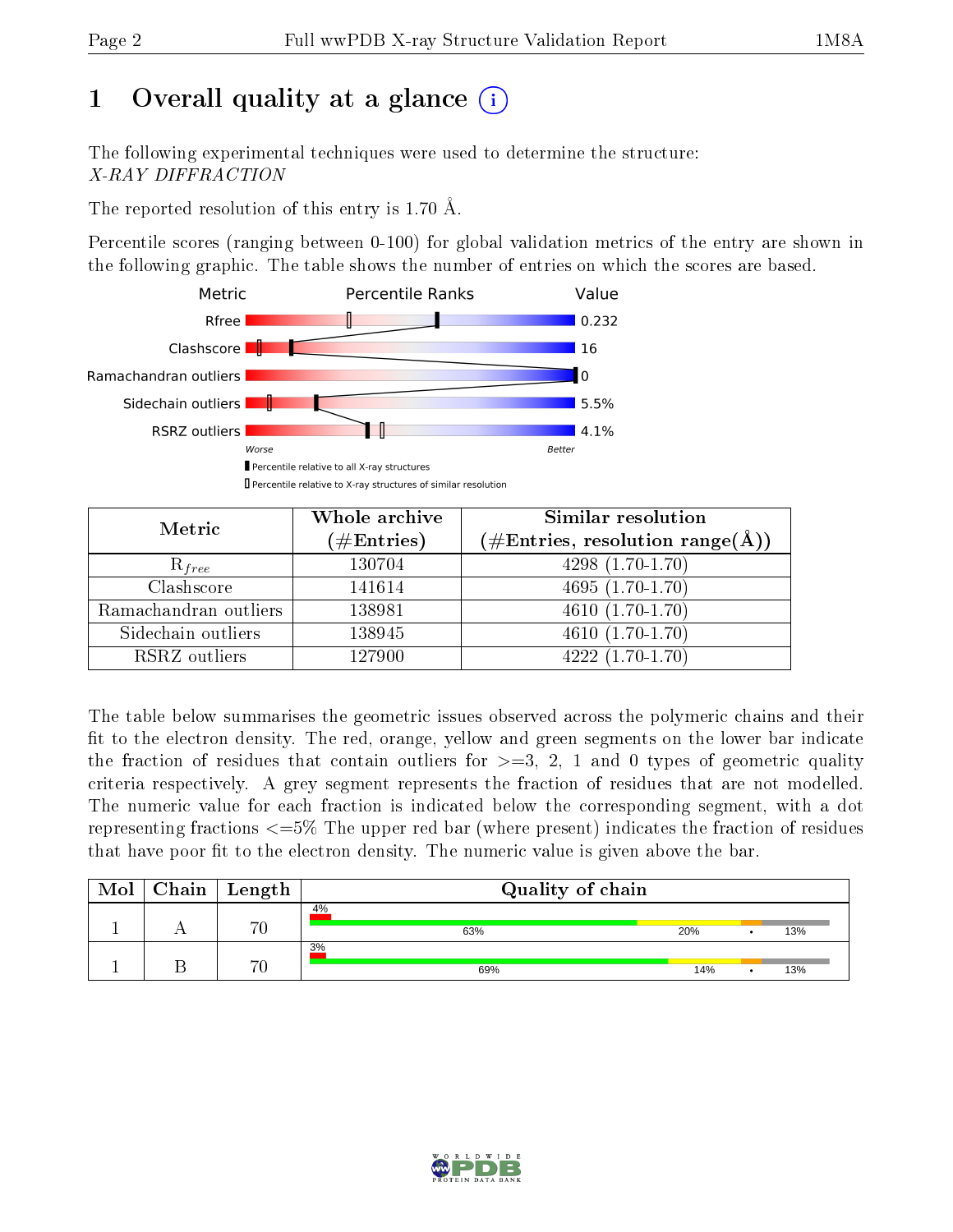# 2 Entry composition (i)

There are 3 unique types of molecules in this entry. The entry contains 1234 atoms, of which 0 are hydrogens and 0 are deuteriums.

In the tables below, the ZeroOcc column contains the number of atoms modelled with zero occupancy, the AltConf column contains the number of residues with at least one atom in alternate conformation and the Trace column contains the number of residues modelled with at most 2 atoms.

Molecule 1 is a protein called Small inducible cytokine A20.

| Mol |  | $\perp$ Chain   Residues | Atoms           |           |  |  |  |  | $\text{ZeroOcc} \mid \text{AltConf} \mid \text{Trace}$ |  |
|-----|--|--------------------------|-----------------|-----------|--|--|--|--|--------------------------------------------------------|--|
|     |  | 61                       | Total C N O S   |           |  |  |  |  |                                                        |  |
|     |  |                          | 534 345 97 88 4 |           |  |  |  |  |                                                        |  |
|     |  | 61                       | Total C N O S   |           |  |  |  |  |                                                        |  |
|     |  |                          | 491             | 318 87 82 |  |  |  |  |                                                        |  |

• Molecule 2 is ISOPROPYL ALCOHOL (three-letter code: IPA) (formula:  $C_3H_8O$ ).



| Mol | Chain   Residues | Atoms                                   | ZeroOcc   AltConf |
|-----|------------------|-----------------------------------------|-------------------|
| 2   |                  | Total<br>$\circ$ O<br>3                 |                   |
| 2   |                  | Total<br>$\rm C$<br>$\overline{O}$<br>3 |                   |
| 2   |                  | Total<br>$\mathbf C$<br>$\cap$<br>3     |                   |
| ٠,  |                  | Total<br>3                              |                   |

Continued on next page...

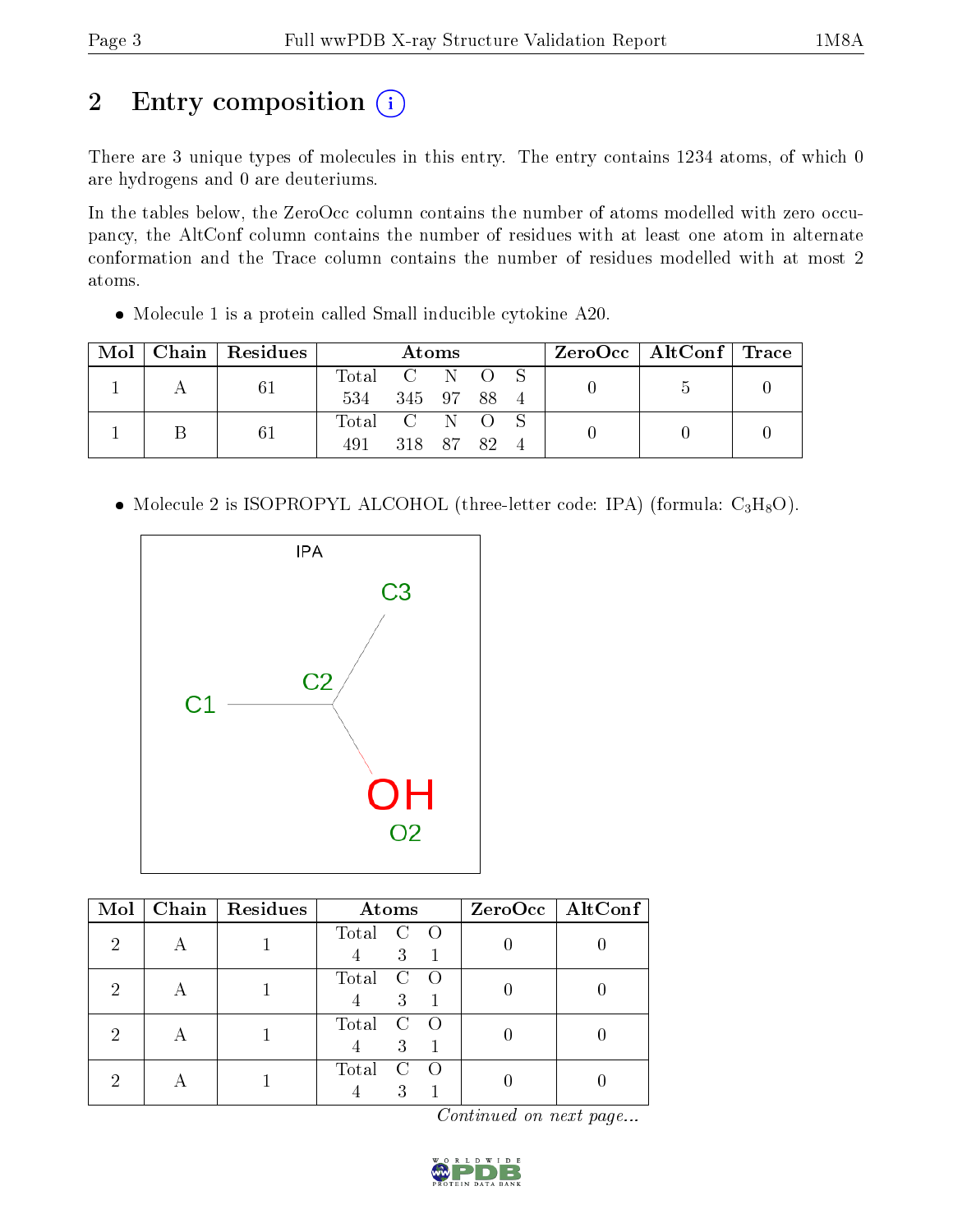Continued from previous page...

| Mol                         | Chain | Residues | Atoms                                 | ZeroOcc          | AltConf |
|-----------------------------|-------|----------|---------------------------------------|------------------|---------|
| $\mathcal{D}$               | А     |          | Total<br>$\Omega$<br>C<br>3<br>1<br>4 | $\overline{0}$   |         |
| $\mathcal{D}_{\mathcal{L}}$ | А     |          | Total<br>C<br>$\Omega$<br>3<br>1<br>4 | 0                | U       |
| $\mathcal{D}_{\mathcal{L}}$ | А     |          | Total<br>C<br>Ω<br>3<br>1<br>4        | 0                |         |
| $\mathcal{D}_{\mathcal{L}}$ | Β     |          | Total<br>C<br>$\Omega$<br>3<br>4<br>1 | 0                |         |
| $\mathcal{D}_{\mathcal{L}}$ | Β     |          | Total<br>C<br>Ω<br>3<br>1<br>4        | $\left( \right)$ | U       |
| 2                           | B     |          | Total<br>C<br>$\left( \right)$<br>3   |                  |         |

• Molecule 3 is water.

|  | $Mol$   Chain   Residues | Atoms               | ZeroOcc   AltConf |
|--|--------------------------|---------------------|-------------------|
|  |                          | Total O<br>82<br>82 |                   |
|  | 87                       | Total O<br>87<br>87 |                   |

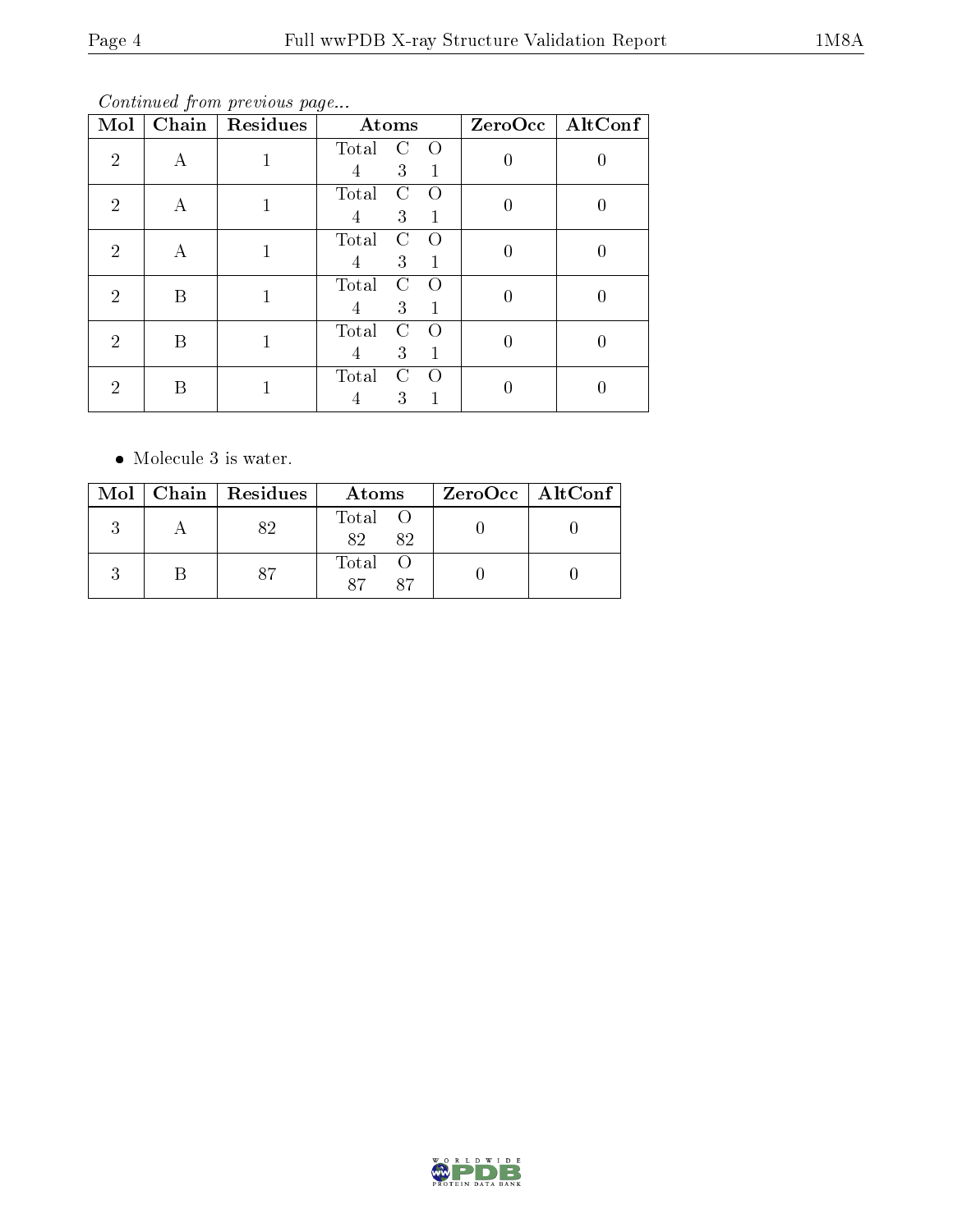## 3 Residue-property plots  $(i)$

These plots are drawn for all protein, RNA and DNA chains in the entry. The first graphic for a chain summarises the proportions of the various outlier classes displayed in the second graphic. The second graphic shows the sequence view annotated by issues in geometry and electron density. Residues are color-coded according to the number of geometric quality criteria for which they contain at least one outlier: green  $= 0$ , yellow  $= 1$ , orange  $= 2$  and red  $= 3$  or more. A red dot above a residue indicates a poor fit to the electron density (RSRZ  $> 2$ ). Stretches of 2 or more consecutive residues without any outlier are shown as a green connector. Residues present in the sample, but not in the model, are shown in grey.



• Molecule 1: Small inducible cytokine A20

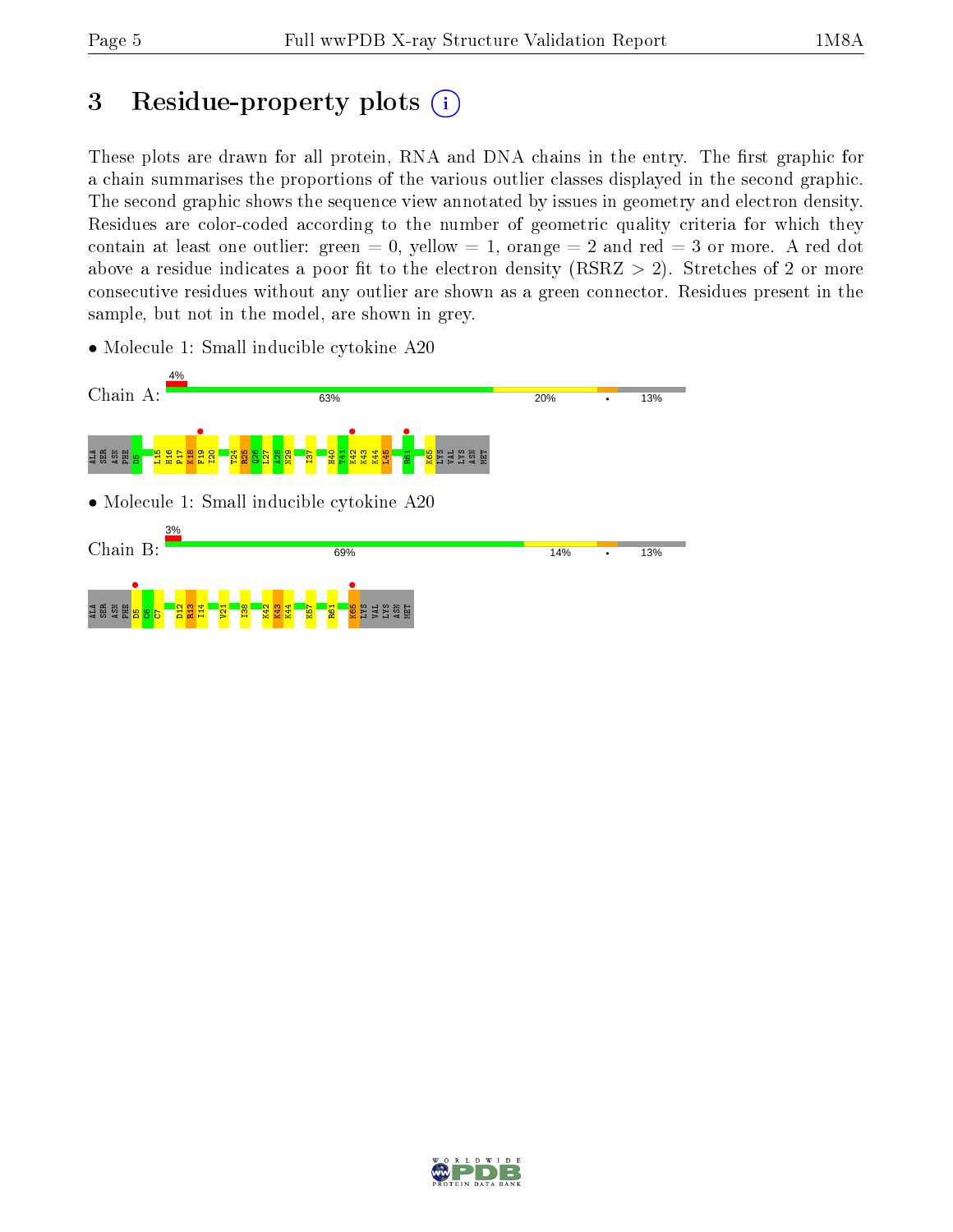# 4 Data and refinement statistics  $(i)$

| Property                                                             | Value                                              | Source     |
|----------------------------------------------------------------------|----------------------------------------------------|------------|
| Space group                                                          | $P_61$                                             | Depositor  |
| Cell constants                                                       | $70.82\text{\AA}$<br>$70.82\text{\AA}$<br>71.77Å   |            |
| a, b, c, $\alpha$ , $\beta$ , $\gamma$                               | $90.00^\circ$<br>$90.00^\circ$<br>$120.00^{\circ}$ | Depositor  |
| Resolution $(A)$                                                     | 15.00<br>$-1.70$                                   | Depositor  |
|                                                                      | 16.65<br>$-1.60$                                   | <b>EDS</b> |
| % Data completeness                                                  | $97.5(15.00-1.70)$                                 | Depositor  |
| (in resolution range)                                                | $87.5(16.65-1.60)$                                 | <b>EDS</b> |
| $R_{merge}$                                                          | 0.07                                               | Depositor  |
| $\mathrm{R}_{sym}$                                                   | (Not available)                                    | Depositor  |
| $\sqrt{I/\sigma}(I) > 1$                                             | 1.29 (at $1.60\text{\AA}$ )                        | Xtriage    |
| Refinement program                                                   | SHELXL-97                                          | Depositor  |
| $R, R_{free}$                                                        | $\overline{0.190}$ ,<br>0.238                      | Depositor  |
|                                                                      | 0.187<br>0.232                                     | DCC        |
| $R_{free}$ test set                                                  | 920 reflections $(3.91\%)$                         | wwPDB-VP   |
| Wilson B-factor $(A^2)$                                              | 16.1                                               | Xtriage    |
| Anisotropy                                                           | 0.808                                              | Xtriage    |
| Bulk solvent $k_{sol}(e/\mathring{A}^3)$ , $B_{sol}(\mathring{A}^2)$ | $0.33$ , $89.3$                                    | <b>EDS</b> |
| L-test for twinning <sup>2</sup>                                     | $>$ = 0.48, < $L^2$ > = 0.31<br>< L                | Xtriage    |
| Estimated twinning fraction                                          | $0.069$ for h,-h-k,-l                              | Xtriage    |
| $F_o, F_c$ correlation                                               | 0.96                                               | <b>EDS</b> |
| Total number of atoms                                                | 1234                                               | wwPDB-VP   |
| Average B, all atoms $(A^2)$                                         | $27.0\,$                                           | wwPDB-VP   |

Xtriage's analysis on translational NCS is as follows: The largest off-origin peak in the Patterson function is  $6.30\%$  of the height of the origin peak. No significant pseudotranslation is detected.

<sup>&</sup>lt;sup>2</sup>Theoretical values of  $\langle |L| \rangle$ ,  $\langle L^2 \rangle$  for acentric reflections are 0.5, 0.333 respectively for untwinned datasets, and 0.375, 0.2 for perfectly twinned datasets.



<span id="page-5-1"></span><span id="page-5-0"></span><sup>1</sup> Intensities estimated from amplitudes.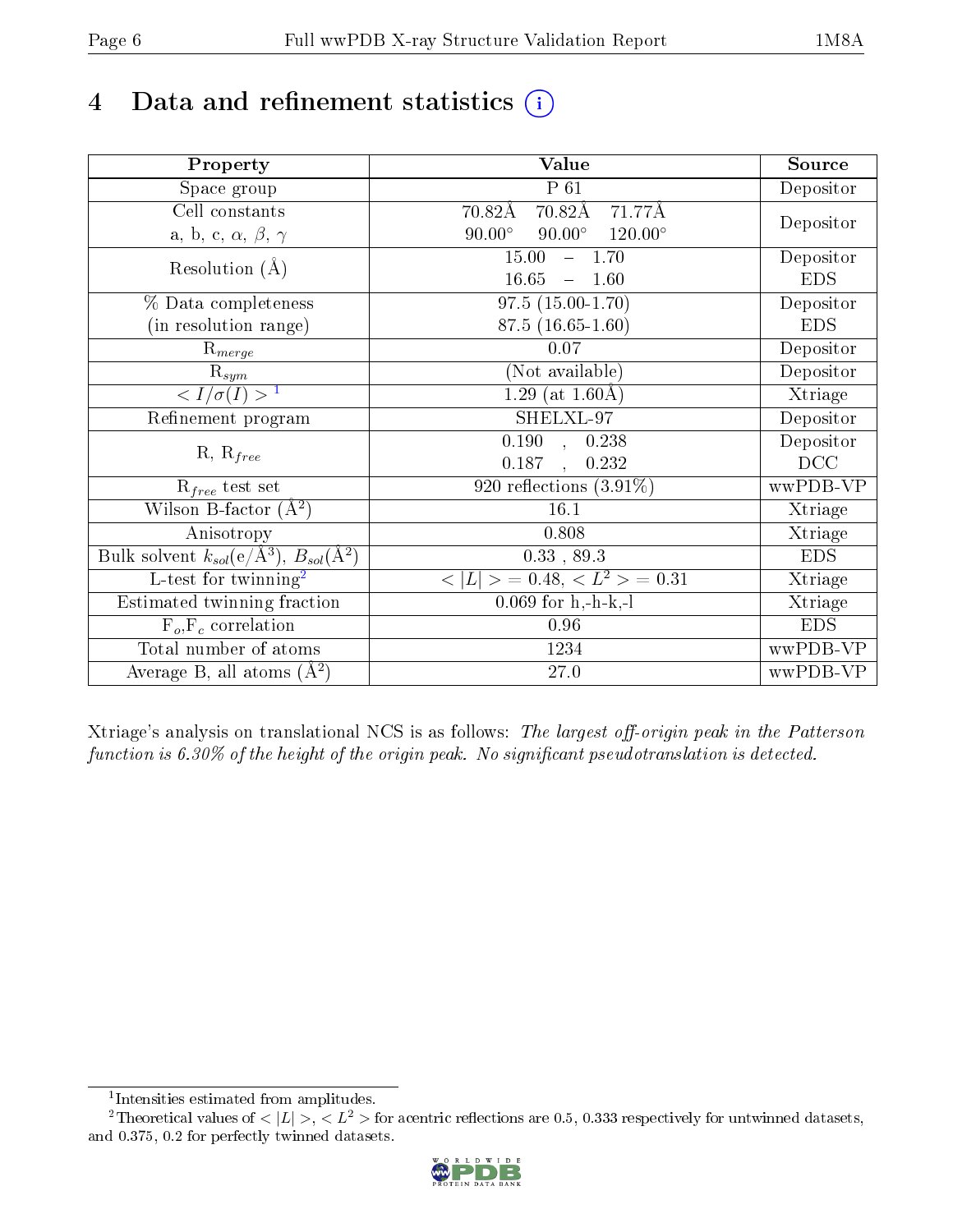# 5 Model quality  $(i)$

### 5.1 Standard geometry  $(i)$

Bond lengths and bond angles in the following residue types are not validated in this section: IPA

The Z score for a bond length (or angle) is the number of standard deviations the observed value is removed from the expected value. A bond length (or angle) with  $|Z| > 5$  is considered an outlier worth inspection. RMSZ is the root-mean-square of all Z scores of the bond lengths (or angles).

| Mol | Chain |      | Bond lengths | Bond angles |                   |  |
|-----|-------|------|--------------|-------------|-------------------|--|
|     |       | RMSZ | $\# Z  > 5$  | RMSZ        | $\# Z  > 5$       |  |
|     |       | 0.41 | 0/545        | 1.14        | $4/736$ $(0.5\%)$ |  |
|     | В     | 0.41 | 0/501        | 1.02        | 0/675             |  |
| ΑH  | ΑH    | 0.41 | 0/1046       | 1.08        | $(0.3\%)$         |  |

There are no bond length outliers.

All (4) bond angle outliers are listed below:

| Mol | Chain | Res   | Type | Atoms                    |         | Observed $(°)$ | $Ideal(^o)$ |
|-----|-------|-------|------|--------------------------|---------|----------------|-------------|
|     |       | 25[A] | ARG  | NE-CZ-NH1                | 5.94    | 123.27         | 120.30      |
|     |       | 25 B  | ARG  | NE-CZ-NH1                | 5.94    | 123.27         | 120.30      |
|     |       | 25[A] | ARG- | $NE-{\rm CZ\text{-}NH2}$ | -5.87   | 11737          | 120.30      |
|     |       | 25[B] | ARG  | $NE- CZ-NH2$             | $-5.87$ | 117.37         | 120.30      |

There are no chirality outliers.

There are no planarity outliers.

### 5.2 Too-close contacts  $(i)$

In the following table, the Non-H and H(model) columns list the number of non-hydrogen atoms and hydrogen atoms in the chain respectively. The H(added) column lists the number of hydrogen atoms added and optimized by MolProbity. The Clashes column lists the number of clashes within the asymmetric unit, whereas Symm-Clashes lists symmetry related clashes.

|  |     |     | Mol   Chain   Non-H   H(model)   H(added)   Clashes   Symm-Clashes |
|--|-----|-----|--------------------------------------------------------------------|
|  | 534 | 554 |                                                                    |
|  | 49. |     |                                                                    |
|  |     |     |                                                                    |
|  |     |     |                                                                    |
|  |     |     |                                                                    |

Continued on next page...

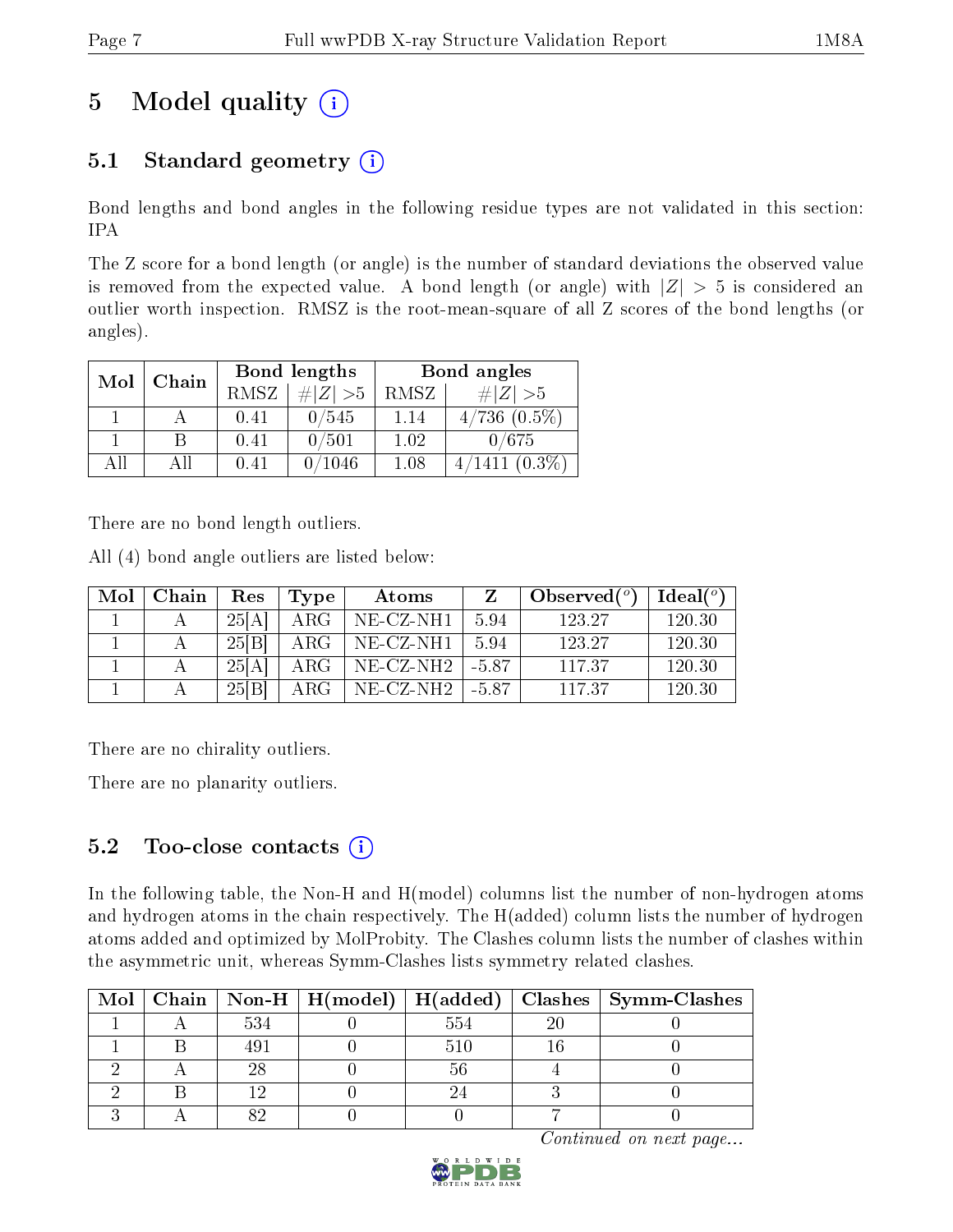Continued from previous page...

| Mol |  |  | Chain   Non-H   H(model)   H(added)   Clashes   Symm-Clashes |
|-----|--|--|--------------------------------------------------------------|
|     |  |  |                                                              |
|     |  |  |                                                              |

The all-atom clashscore is defined as the number of clashes found per 1000 atoms (including hydrogen atoms). The all-atom clashscore for this structure is 16.

All (35) close contacts within the same asymmetric unit are listed below, sorted by their clash magnitude.

| Atom-1              | Atom-2             | Interatomic       | Clash             |
|---------------------|--------------------|-------------------|-------------------|
|                     |                    | distance $(A)$    | overlap $(A)$     |
| 1:A:24[A]:THR:HG21  | 3:A:245:HOH:O      | 1.86              | 0.75              |
| 1:B:5:ASP:HB3       | 2:B:103:IPA:O2     | 1.87              | 0.74              |
| 1:A:43:LYS:HD3      | 3:A:216:HOH:O      | 1.88              | 0.73              |
| 1:B:57:LYS:O        | 1:B:61:ARG:HG3     | 1.88              | 0.73              |
| 1:A:24[B]:THR:HG21  | 3:A:174:HOH:O      | 1.93              | 0.67              |
| 1: A:65:LYS:HG3     | 3:A:193:HOH:O      | 1.95              | 0.67              |
| 1:B:43:LYS:HE3      | 3:B:241:HOH:O      | 1.94              | 0.66              |
| 1:B:43:LYS:HG2      | 3: B: 241: HOH:O   | $\overline{2.01}$ | 0.61              |
| 1:A:16[B]:HIS:CE1   | 1:A:18:LYS:HB3     | 2.36              | 0.60              |
| 1:B:12:ASP:OD1      | 1:B:13:ARG:HG2     | $\overline{2.03}$ | 0.59              |
| 1: A:18:LYS:HE2     | 1:A:19:PHE:CE1     | $\overline{2.37}$ | 0.58              |
| 1:A:37:ILE:HD11     | 2:A:107:IPA:H13    | 1.85              | 0.57              |
| 1:A:25[A]:ARG:HB2   | 3:A:208:HOH:O      | $\overline{2.06}$ | 0.56              |
| 1:A:25[B]:ARG:HB3   | 3:A:208:HOH:O      | 2.07              | 0.55              |
| 2: A:107: IPA: H12  | 1: B: 65: LYS: O   | $\overline{2.06}$ | 0.54              |
| 1:B:12:ASP:HB2      | 3:B:172:HOH:O      | 2.09              | 0.53              |
| 1:B:44:LYS:HE2      | 3:B:214:HOH:O      | $\overline{2.10}$ | $\overline{0.52}$ |
| 1:B:5:ASP:O         | 2:B:103:IPA:H12    | $\overline{2.09}$ | 0.52              |
| 1:A:20:ILE:O        | 2:A:108:IPA:O2     | 2.29              | 0.50              |
| 1: A: 43: LYS: O    | 1: A:44: LYS:HB2   | 2.12              | $\overline{0.50}$ |
| 1:A:24[B]:THR:HG23  | 1:B:21:VAL:HG23    | 1.94              | 0.49              |
| 1:A:40:HIS:CG       | 2:A:102:IPA:H12    | $\overline{2.48}$ | 0.49              |
| 1:A:24[B]:THR:HG23  | 1:B:21:VAL:CG2     | $\overline{2.45}$ | $\overline{0.46}$ |
| 1: B: 42: LYS: NZ   | 3:B:120:HOH:O      | 2.49              | 0.46              |
| 1: A: 45: LEU: HA   | $1:$ A:45:LEU:HD12 | 1.76              | 0.45              |
| 1:A:18:LYS:HE2      | 1:A:19:PHE:CZ      | 2.51              | 0.45              |
| 2: B: 101: IPA: H11 | 3:B:128:HOH:O      | $\overline{2.15}$ | $\overline{0.44}$ |
| 1:A:16[B]:HIS:HA    | 1:A:17:PRO:HD3     | 1.78              | 0.43              |
| 1:B:61:ARG:NH2      | 3:Bi:266:HOH:O     | 2.49              | 0.43              |
| 1:A:25[B]:ARG:HG2   | 1:A:27[B]:LEU:HD21 | 2.01              | 0.43              |
| 1: A:42:LYS:HE2     | 3:A:201:HOH:O      | $\overline{2.17}$ | 0.42              |
| 1:B:42:LYS:HD2      | 3:Bi:264:HOH:O     | $\overline{2.20}$ | $\overline{0.41}$ |

Continued on next page...

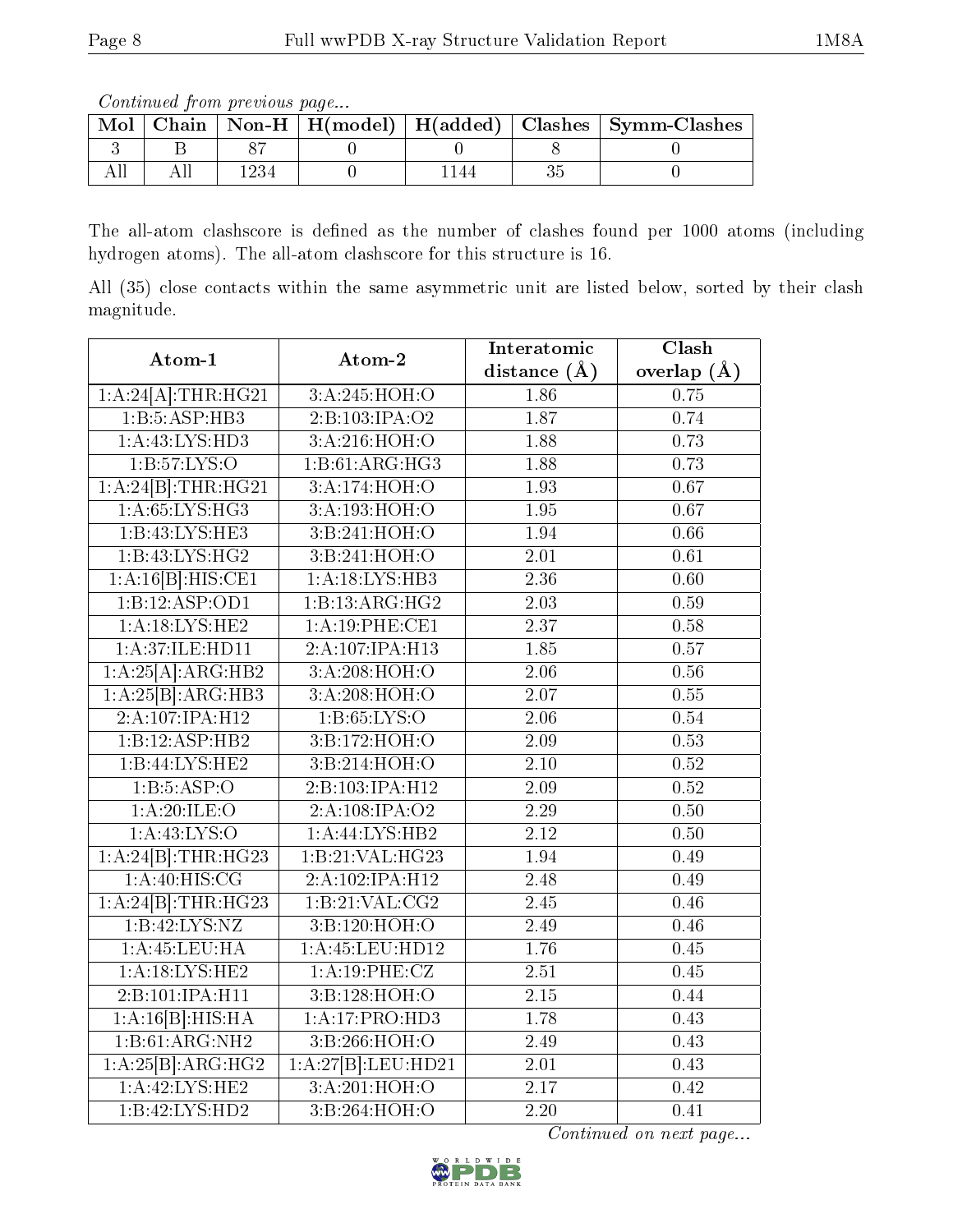| Atom-1                                        | Atom-2             | Interatomic<br>distance $(\AA)$ | <b>Clash</b><br>overlap $(\AA)$ |
|-----------------------------------------------|--------------------|---------------------------------|---------------------------------|
| 1:B:7:CYS:SG                                  | 1: B:38: ILE: HG12 | 2.60                            | 0.41                            |
| $1: A: 15:$ LEU: $O$                          | 1: A: 17: PRO: HD3 | 2.20                            | 0.41                            |
| $1 \cdot R \cdot 14 \cdot H \cdot H \cdot 14$ | 1:B:14:ILE:HD13    | l 85                            |                                 |

Continued from previous page...

There are no symmetry-related clashes.

### 5.3 Torsion angles  $(i)$

#### 5.3.1 Protein backbone (i)

In the following table, the Percentiles column shows the percent Ramachandran outliers of the chain as a percentile score with respect to all X-ray entries followed by that with respect to entries of similar resolution.

The Analysed column shows the number of residues for which the backbone conformation was analysed, and the total number of residues.

| Mol | Chain | Analysed        | Favoured    |          | Allowed   Outliers | Percentiles |                     |
|-----|-------|-----------------|-------------|----------|--------------------|-------------|---------------------|
|     |       | $64/70(91\%)$   | 63 $(98\%)$ | $1(2\%)$ |                    |             | $100$   $100$       |
|     | В     | $59/70(84\%)$   | 58 (98\%)   | $1(2\%)$ |                    |             | 100     100         |
| All | Аll   | $123/140(88\%)$ | $121(98\%)$ | $2(2\%)$ |                    | 100         | $\vert$ 100 $\vert$ |

There are no Ramachandran outliers to report.

#### $5.3.2$  Protein sidechains  $(i)$

In the following table, the Percentiles column shows the percent sidechain outliers of the chain as a percentile score with respect to all X-ray entries followed by that with respect to entries of similar resolution.

The Analysed column shows the number of residues for which the sidechain conformation was analysed, and the total number of residues.

| Mol | Chain | Analysed        | Rotameric   | Outliers | Percentiles          |
|-----|-------|-----------------|-------------|----------|----------------------|
|     |       | $60/63$ (95%)   | 57(95%)     | 3(5%)    | 8<br>24              |
|     |       | $55/63$ $(87%)$ | 52 $(94\%)$ | $3(6\%)$ | $\overline{ }$<br>21 |
| All | АH    | $115/126(91\%)$ | $109(95\%)$ | 6 $(5%)$ | -21                  |

All (6) residues with a non-rotameric sidechain are listed below:

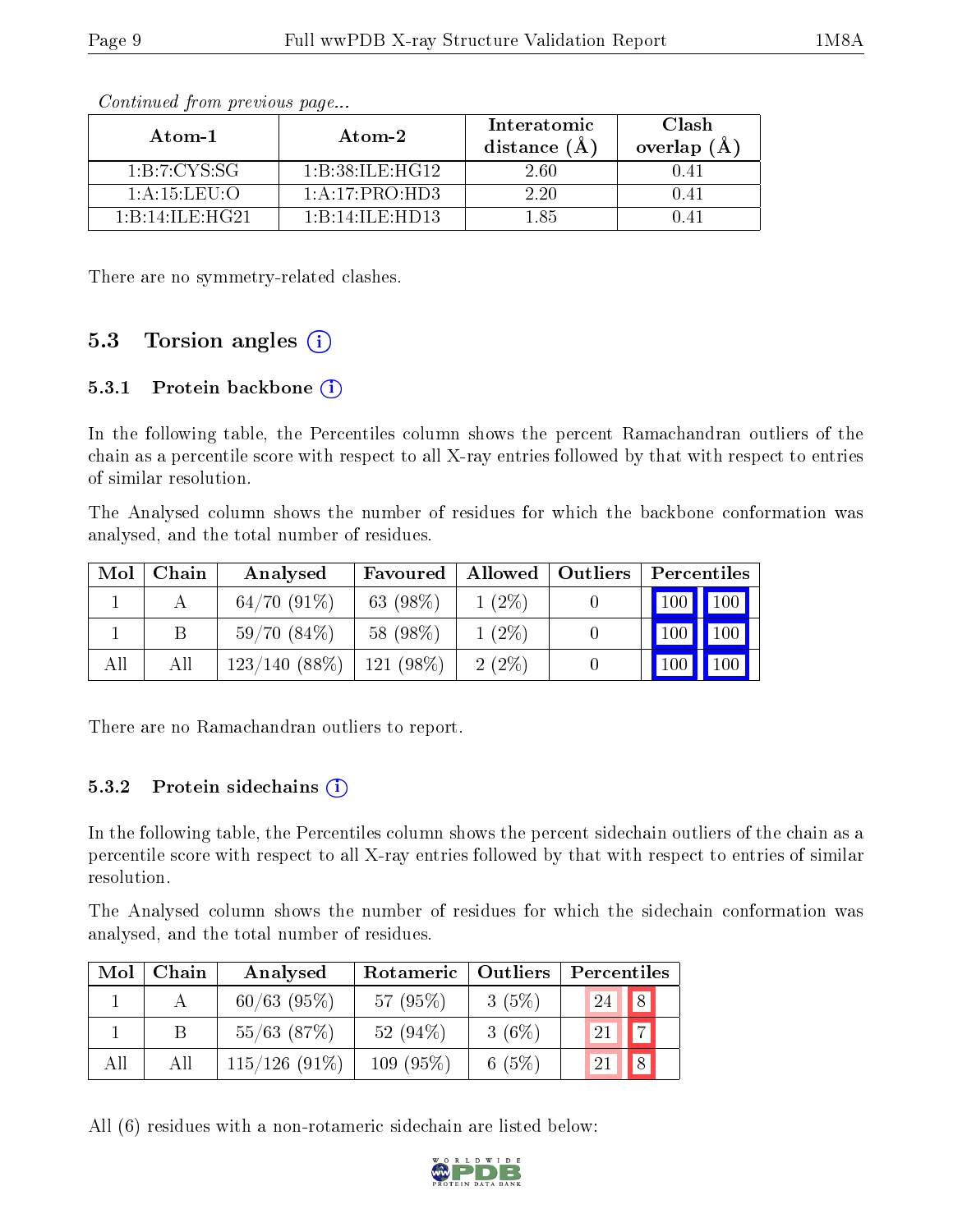| Mol | Chain | Res | Type       |
|-----|-------|-----|------------|
|     |       | 18  | LYS        |
|     |       | 29  | <b>ASN</b> |
|     |       | 45  | LEU        |
|     |       | 13  | ARG        |
|     |       | 43  | <b>LYS</b> |
|     |       | 65  | <b>LYS</b> |

Some sidechains can be flipped to improve hydrogen bonding and reduce clashes. All (1) such sidechains are listed below:

| Mol | Chain | Res | vpe |
|-----|-------|-----|-----|
|     |       |     |     |

#### 5.3.3 RNA  $(i)$

There are no RNA molecules in this entry.

#### 5.4 Non-standard residues in protein, DNA, RNA chains  $(i)$

There are no non-standard protein/DNA/RNA residues in this entry.

#### 5.5 Carbohydrates  $(i)$

There are no carbohydrates in this entry.

### 5.6 Ligand geometry  $(i)$

10 ligands are modelled in this entry.

In the following table, the Counts columns list the number of bonds (or angles) for which Mogul statistics could be retrieved, the number of bonds (or angles) that are observed in the model and the number of bonds (or angles) that are defined in the Chemical Component Dictionary. The Link column lists molecule types, if any, to which the group is linked. The Z score for a bond length (or angle) is the number of standard deviations the observed value is removed from the expected value. A bond length (or angle) with  $|Z| > 2$  is considered an outlier worth inspection. RMSZ is the root-mean-square of all Z scores of the bond lengths (or angles).

| Mol      | Type | Chain | $\operatorname{Res}$ | Link   |        | Bond lengths |                     |        | Bond angles |  |  |
|----------|------|-------|----------------------|--------|--------|--------------|---------------------|--------|-------------|--|--|
|          |      |       |                      |        | Jounts | RMSZ         | $\# Z $<br>$\sim$ 0 | Counts | RMSZ        |  |  |
|          | íPA  |       | $104\,$              | $\sim$ | 3.3.3  | 0.74         |                     | 3.3.3  | 0.37        |  |  |
| $\Omega$ | IPA  |       | 110                  | $\sim$ | 3.3.3  | 0.67         |                     | 3,3,3  | 0.27        |  |  |
| ച        | IPA  |       | 105                  | $\sim$ | 3.3.3  | 0.77         |                     | 3,3,3  | 0.49        |  |  |

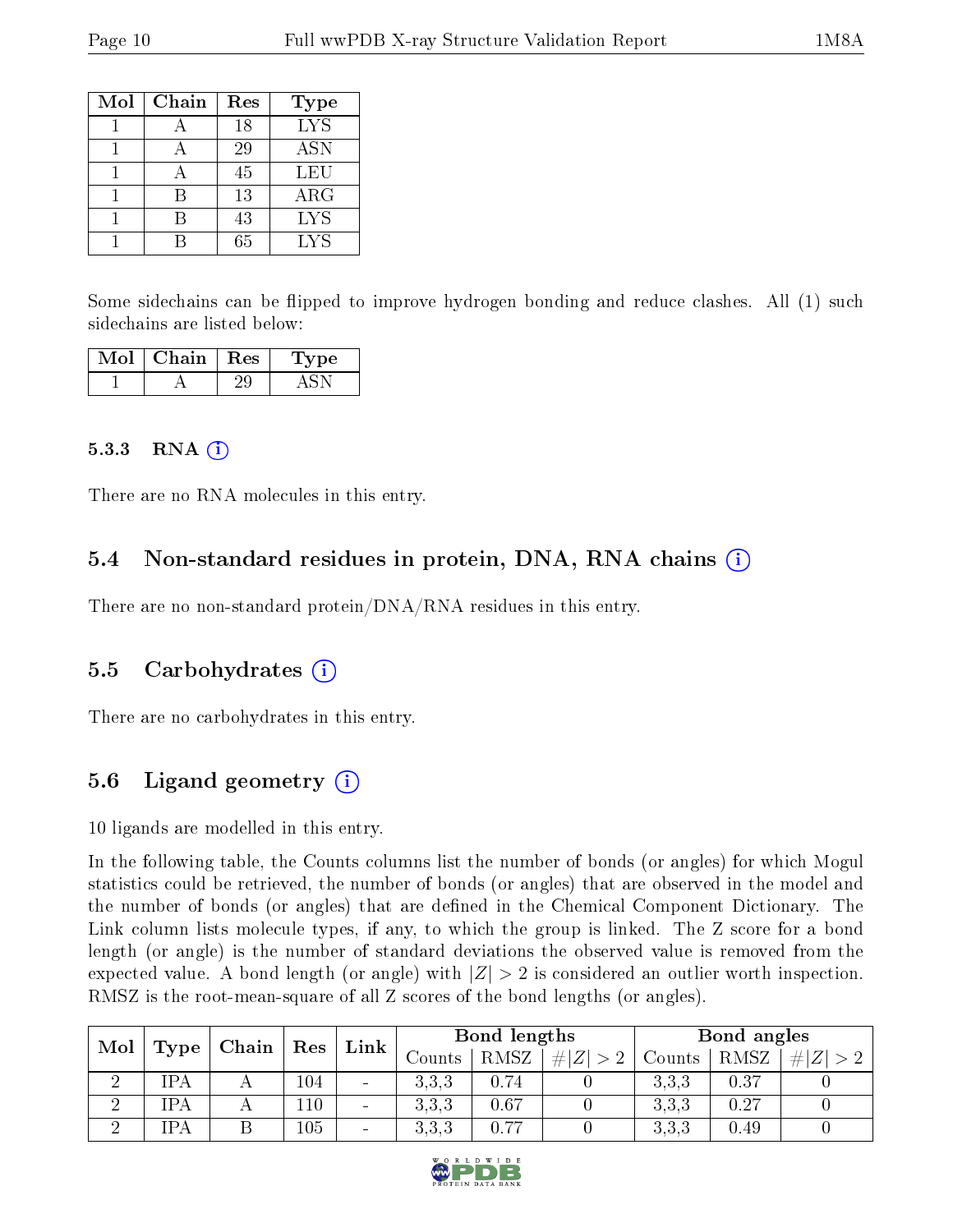|                | Mol<br>Chain<br>Type |   | Res | Link                     | Bond lengths |      |                  | Bond angles |      |                  |
|----------------|----------------------|---|-----|--------------------------|--------------|------|------------------|-------------|------|------------------|
|                |                      |   |     |                          | Counts       | RMSZ | # $ Z  > 2$      | Counts      | RMSZ | # <br> Z >2      |
| $\overline{2}$ | <b>IPA</b>           | Β | 101 | $\blacksquare$           | 3.3.3        | 0.77 | 0                | 3,3,3       | 0.35 | U                |
| $\overline{2}$ | <b>IPA</b>           | А | 108 | $\blacksquare$           | 3,3,3        | 0.76 | $\theta$         | 3,3,3       | 0.45 | $\theta$         |
| $\overline{2}$ | <b>IPA</b>           | А | 106 | $\blacksquare$           | 3.3.3        | 0.79 | $\theta$         | 3,3,3       | 0.47 | $\boldsymbol{0}$ |
| $\overline{2}$ | <b>IPA</b>           | А | 102 | $\overline{\phantom{a}}$ | 3.3.3        | 0.76 | $\left( \right)$ | 3,3,3       | 0.34 | $\left( \right)$ |
| $\overline{2}$ | <b>IPA</b>           | А | 109 | $\blacksquare$           | 3.3.3        | 0.72 | $\theta$         | 3,3,3       | 0.39 | $\theta$         |
| $\overline{2}$ | <b>IPA</b>           | B | 103 | $\sim$                   | 3.3.3        | 0.64 | $\Omega$         | 3.3.3       | 0.36 | $\left( \right)$ |
| $\overline{2}$ | <b>IPA</b>           | A | 107 | $\blacksquare$           | 3,3,3        | 0.74 | $\left( \right)$ | 3,3,3       | 0.35 | $\left( \right)$ |

There are no bond length outliers.

There are no bond angle outliers.

There are no chirality outliers.

There are no torsion outliers.

There are no ring outliers.

5 monomers are involved in 7 short contacts:

|  |     |        | Mol   Chain   Res   Type   Clashes | $\mid$ Symm-Clashes |
|--|-----|--------|------------------------------------|---------------------|
|  | 101 | IP A   |                                    |                     |
|  | 108 | IP A   |                                    |                     |
|  | 102 | IP A   |                                    |                     |
|  | 103 | IPA    |                                    |                     |
|  | 107 | $1P_A$ |                                    |                     |

### 5.7 [O](https://www.wwpdb.org/validation/2017/XrayValidationReportHelp#nonstandard_residues_and_ligands)ther polymers (i)

There are no such residues in this entry.

### 5.8 Polymer linkage issues  $(i)$

There are no chain breaks in this entry.

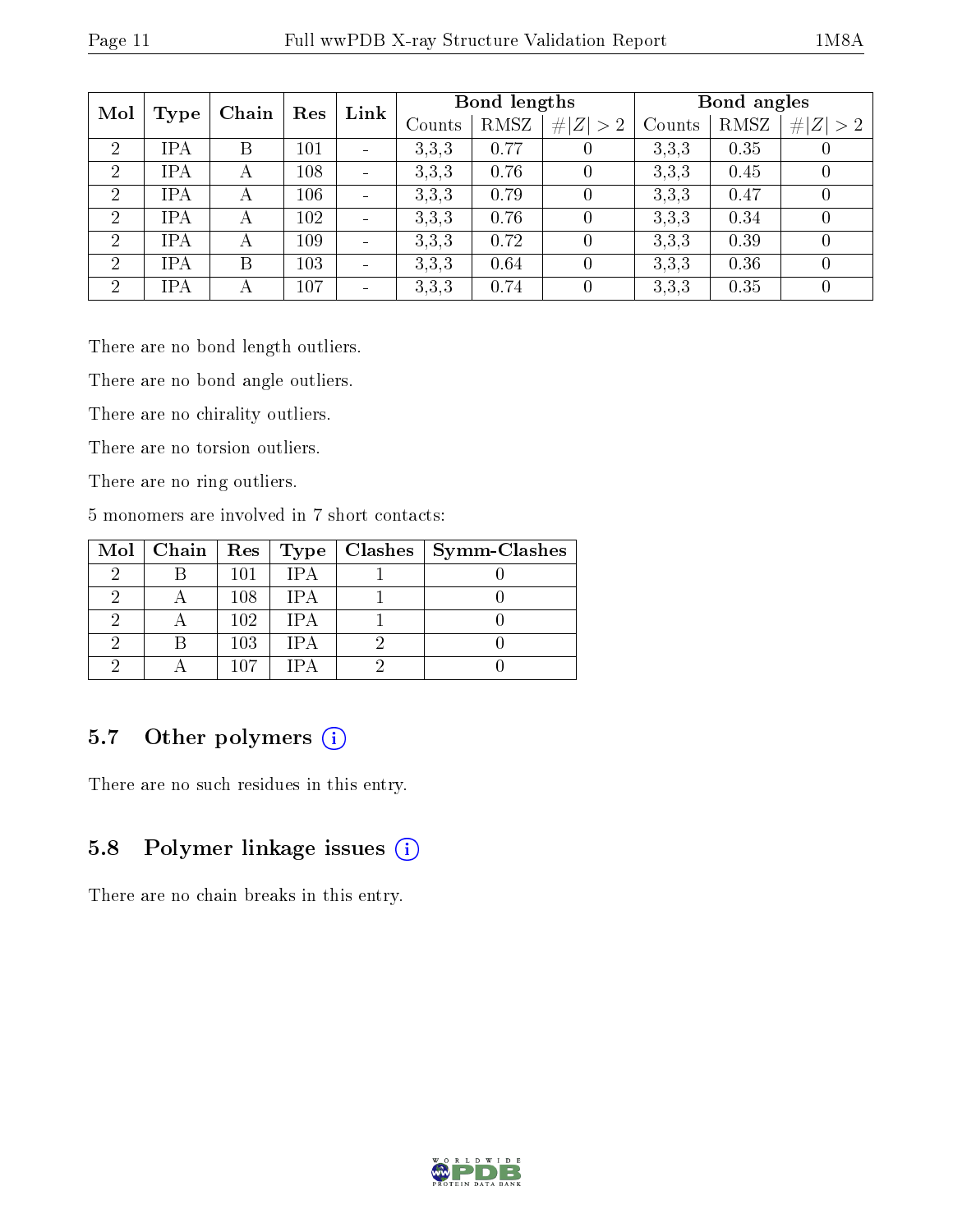## 6 Fit of model and data  $\left( \cdot \right)$

### 6.1 Protein, DNA and RNA chains (i)

In the following table, the column labelled  $#RSRZ>2'$  contains the number (and percentage) of RSRZ outliers, followed by percent RSRZ outliers for the chain as percentile scores relative to all X-ray entries and entries of similar resolution. The OWAB column contains the minimum, median,  $95<sup>th</sup>$  percentile and maximum values of the occupancy-weighted average B-factor per residue. The column labelled  $Q< 0.9$  lists the number of (and percentage) of residues with an average occupancy less than 0.9.

| Mol | Chain | Analysed         | ${ <\hspace{-1.5pt}{\mathrm{RSRZ}} \hspace{-1.5pt}>}$ | $\#\text{RSRZ}{>}2$              | $\mid$ OWAB( $\rm \AA^2) \mid$ | $^+$ Q<0.9 $^+$ |
|-----|-------|------------------|-------------------------------------------------------|----------------------------------|--------------------------------|-----------------|
|     |       | $61/70$ $(87%)$  | 0.21                                                  | 33 <br>$3(4\%)$<br><sup>29</sup> | 14, 20, 56, 75                 |                 |
|     | B     | $61/70$ $(87%)$  | $-0.15$                                               | $2(3\%)$ 46 51                   | 11, 18, 40, 73                 |                 |
| All | Аll   | $122/140$ (87\%) | 0.03                                                  | $5(4\%)$ 37 41                   | $\vert$ 11, 19, 54, 75         |                 |

All (5) RSRZ outliers are listed below:

| Mol | Chain | Res | <b>Type</b> | <b>RSRZ</b> |
|-----|-------|-----|-------------|-------------|
|     |       | 19  | PHE         | 3.9         |
|     |       | 5   | ASP         | 3.0         |
|     |       | 61  | $\rm{ARG}$  | 2.8         |
|     |       | 65  | <b>LYS</b>  | 2.8         |
|     |       | 42  | LYS         | 2.0         |

### 6.2 Non-standard residues in protein, DNA, RNA chains  $(i)$

There are no non-standard protein/DNA/RNA residues in this entry.

### 6.3 Carbohydrates (i)

There are no carbohydrates in this entry.

### 6.4 Ligands  $(i)$

In the following table, the Atoms column lists the number of modelled atoms in the group and the number defined in the chemical component dictionary. The B-factors column lists the minimum, median,  $95<sup>th</sup>$  percentile and maximum values of B factors of atoms in the group. The column labelled  $Q< 0.9$  lists the number of atoms with occupancy less than 0.9.